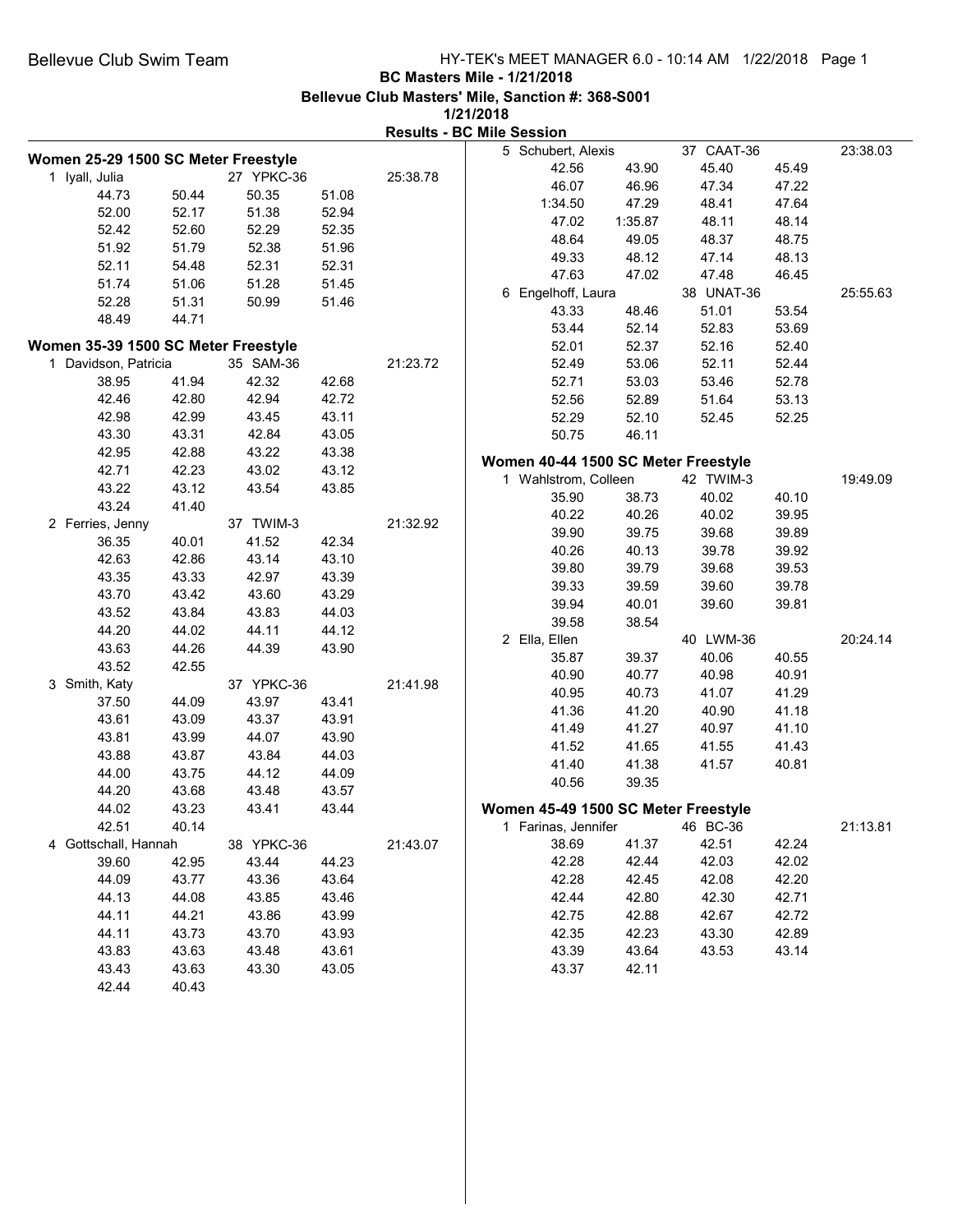|                                       |       |                |       | <b>Results - BC Mile Session</b> |                                     |         |                      |         |            |
|---------------------------------------|-------|----------------|-------|----------------------------------|-------------------------------------|---------|----------------------|---------|------------|
| (Women 45-49 1500 SC Meter Freestyle) |       |                |       |                                  | 2 Curry, Kristen                    |         | 53 SAM-36            |         | 24:14.71   |
| 2 Ferch, Allison                      |       | 46 Puget Sound |       | 21:34.13                         | 43.41                               | 48.25   | 48.83                | 49.45   |            |
| 39.30                                 | 42.19 | 43.42          | 44.17 |                                  | 49.08                               | 49.24   | 48.56                | 48.75   |            |
| 44.11                                 | 44.07 | 43.64          | 43.80 |                                  | 49.19                               | 48.75   | 48.83                | 49.12   |            |
| 43.97                                 | 43.90 | 43.41          | 43.55 |                                  | 48.25                               | 49.43   | 49.59                | 1:38.41 |            |
| 43.61                                 | 43.40 | 43.38          | 43.15 |                                  | 48.87                               | 1:37.87 | 48.27                | 49.56   |            |
| 42.94                                 | 42.80 | 42.78          | 42.92 |                                  | 48.10                               | 49.17   | 48.87                | 47.85   |            |
| 43.06                                 | 43.18 | 42.86          | 43.15 |                                  | 48.95                               | 47.97   | 48.03                | 44.06   |            |
| 43.39                                 | 43.13 | 42.87          | 43.07 |                                  | 15.57                               |         |                      |         |            |
| 43.12                                 | 41.79 |                |       |                                  | 3 Balazic, MarySue                  |         | 51 SAM-36            |         | 29:20.57   |
| 3 Polidori, Wendy                     |       | 49 SAM-36      |       | 23:27.37                         | 51.55                               | 55.05   | 44.74                | 1:09.60 |            |
| 47.39                                 | 47.68 | 47.82          | 48.26 |                                  | 58.94                               | 59.11   | 59.34                | 58.45   |            |
| 47.66                                 | 47.36 | 47.08          | 46.86 |                                  | 1:00.00                             | 58.92   | 59.03                | 59.64   |            |
| 46.87                                 | 46.70 | 46.35          | 46.56 |                                  | 59.40                               | 59.31   | 58.38                | 1:00.12 |            |
| 46.39                                 | 46.63 | 46.61          | 46.17 |                                  | 58.23                               | 59.13   | 59.10                | 59.89   |            |
| 46.44                                 | 47.25 | 46.68          | 46.58 |                                  | 59.56                               | 59.16   | 1:00.03              | 1:00.07 |            |
| 46.67                                 | 47.90 | 47.29          | 47.38 |                                  | 59.16                               | 59.00   | 58.04                | 59.96   |            |
| 47.47                                 | 46.98 | 47.28          | 46.80 |                                  | 59.97                               | 57.69   |                      |         |            |
| 46.52                                 | 43.74 |                |       |                                  |                                     |         |                      |         |            |
| 4 Sabin, Whitney                      |       | 48 Puget Sound |       | 24:13.37                         | Women 55-59 1500 SC Meter Freestyle |         |                      |         |            |
| 43.09                                 | 47.92 | 48.43          | 48.63 |                                  | 1 Dodd, Jeannie                     |         | 55 BMSC-36           |         | 27:48.21   |
| 48.81                                 | 48.36 | 49.11          | 49.00 |                                  | 50.68                               | 54.07   | 55.26                | 55.25   |            |
| 49.01                                 | 49.13 | 49.67          | 49.30 |                                  | 55.25                               | 55.58   | 55.77                | 56.02   |            |
| 49.48                                 | 48.64 | 49.20          | 48.89 |                                  | 55.60                               | 56.26   | 56.69                | 55.80   |            |
| 48.37                                 | 49.06 | 48.83          | 49.00 |                                  | 55.90                               | 55.88   | 55.98                | 56.11   |            |
| 47.73                                 | 47.80 | 48.23          | 49.13 |                                  | 56.27                               | 55.27   | 56.45                | 56.07   |            |
| 48.33                                 | 49.03 | 48.97          | 48.36 |                                  | 56.52                               | 55.60   | 56.96                | 56.60   |            |
| 48.18                                 | 45.68 |                |       |                                  | 56.07                               | 56.78   | 56.53                | 55.46   |            |
| 5 Wolfe, Amy                          |       | 48 YPKC-36     |       | 24:40.65                         | 55.72                               | 51.81   |                      |         |            |
| 44.86                                 | 48.29 | 49.20          | 49.16 |                                  | Delmage, Arlene                     |         | 56 Oregon Masters-37 |         | <b>DNF</b> |
| 48.94                                 | 48.93 | 49.34          | 48.89 |                                  | Did not finish                      | 40.12   | 40.79                | 40.89   |            |
| 48.38                                 | 49.43 | 49.73          | 49.37 |                                  | 37.70<br>41.33                      | 41.53   | 41.48                | 41.66   |            |
| 49.55                                 | 49.76 | 50.19          | 49.80 |                                  | 42.22                               | 42.18   | 42.21                | 42.08   |            |
| 50.09                                 | 49.64 | 49.93          | 49.98 |                                  | 42.74                               | 42.57   | 42.39                | 42.88   |            |
| 50.11                                 | 49.84 | 50.47          | 49.88 |                                  | 42.97                               | 43.05   | 43.13                | 42.96   |            |
| 50.26                                 | 50.27 | 49.94          | 49.84 |                                  | 42.91                               | 43.06   | 42.93                | 48.75   |            |
| 49.55                                 | 47.03 |                |       |                                  |                                     |         |                      |         |            |
|                                       |       |                |       |                                  | Women 60-64 1500 SC Meter Freestyle |         |                      |         |            |
| Women 50-54 1500 SC Meter Freestyle   |       | 51 SAM-36      |       |                                  | 1 Gordon, Claire                    |         | 63 BC-36             |         | 24:43.07   |
| 1 Armstrong, Mary<br>39.39            | 42.40 | 43.21          | 42.99 | 21:24.07                         | 46.00                               | 48.15   | 48.95                | 49.61   |            |
| 43.01                                 | 42.64 | 42.94          | 43.01 |                                  | 49.40                               | 48.87   | 49.99                | 49.91   |            |
| 43.41                                 |       |                | 42.81 |                                  | 50.12                               | 50.20   | 50.00                | 50.54   |            |
|                                       | 43.71 | 43.21          |       |                                  | 50.54                               | 50.50   | 50.26                | 49.39   |            |
| 42.49                                 | 42.49 | 42.83          | 42.88 |                                  | 49.74                               | 49.84   | 49.70                | 48.96   |            |
| 43.10                                 | 43.13 | 43.07          | 43.05 |                                  | 49.34                               | 49.60   | 49.34                | 49.28   |            |
| 42.85                                 | 43.33 | 42.71          | 43.23 |                                  | 49.64                               | 49.41   | 49.46                | 49.98   |            |
| 43.23                                 | 42.92 | 43.14          | 42.90 |                                  | 49.07                               | 47.28   |                      |         |            |
| 42.61                                 | 41.38 |                |       |                                  |                                     |         |                      |         |            |
|                                       |       |                |       |                                  |                                     |         |                      |         |            |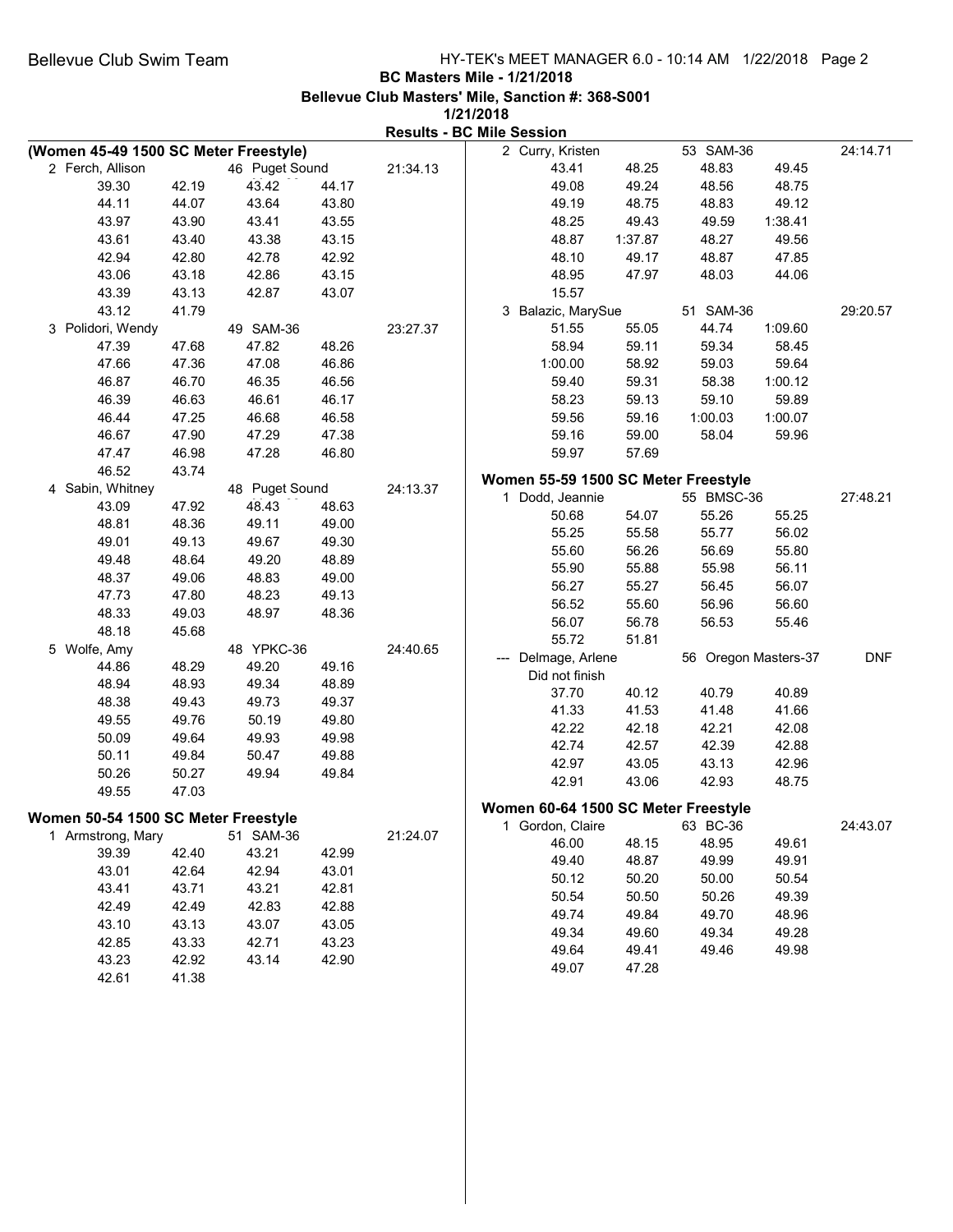**1/21/2018**

| Women 65-69 1500 SC Meter Freestyle |         |                   |         |          | Men 40-44 1500 SC Meter Freestyle |       |                      |       |          |
|-------------------------------------|---------|-------------------|---------|----------|-----------------------------------|-------|----------------------|-------|----------|
| 1 Kassen, Elizabeth                 |         | 66 TWIM-3         |         | 24:11.47 | 1 Adams, James                    |       | 41 Kroc Masters-35   |       | 18:49.28 |
| 42.84                               | 46.44   | 47.95             | 48.07   |          | 33.17                             | 36.65 | 37.71                | 37.59 |          |
| 48.54                               | 48.46   | 48.74             | 47.84   |          | 37.65                             | 37.75 | 37.77                | 37.41 |          |
| 47.73                               | 48.48   | 48.43             | 48.70   |          | 37.47                             | 37.84 | 38.07                | 38.42 |          |
| 48.58                               | 48.45   | 48.24             | 48.55   |          | 38.01                             | 38.01 | 37.97                | 38.00 |          |
| 49.08                               | 48.67   | 48.96             | 49.14   |          | 38.23                             | 38.14 | 38.62                | 37.92 |          |
| 48.69                               | 49.17   | 48.74             | 49.08   |          | 38.09                             | 37.63 | 37.45                | 38.09 |          |
| 48.72                               | 49.07   | 49.62             | 49.40   |          | 38.67                             | 38.16 | 38.32                | 37.57 |          |
| 49.61                               | 47.48   |                   |         |          | 37.00                             | 35.90 |                      |       |          |
| 2 Horowitz, Carol                   |         | 66 ORCA-36        |         | 28:31.56 | 2 Cota, Brad                      |       | 43 Oregon Masters-37 |       | 21:45.96 |
| 49.49                               | 52.85   | 57.40             | 57.38   |          | 36.02                             | 40.85 | 41.52                | 42.29 |          |
| 57.16                               | 57.49   | 57.00             | 56.34   |          | 42.68                             | 42.77 | 43.12                | 44.28 |          |
| 57.39                               | 57.36   | 57.68             | 1:54.54 |          | 43.82                             | 43.49 | 43.49                | 44.36 |          |
|                                     |         | 57.72             | 57.62   |          | 44.07                             | 43.94 | 44.30                | 43.08 |          |
| 57.54                               | 57.70   | 58.28             | 57.89   |          | 44.41                             | 44.37 | 44.53                | 44.13 |          |
| 57.89                               | 57.31   | 57.98             | 57.79   |          | 44.16                             | 44.55 | 44.18                | 45.28 |          |
| 57.69                               | 58.61   | 58.40             | 58.09   |          | 44.49                             | 44.71 | 45.13                | 45.21 |          |
| 57.86                               | 54.00   |                   |         |          | 43.85                             | 42.88 |                      |       |          |
| 3 Thompson, Valerie                 |         | 66 TWIM-3         |         | 35:45.66 |                                   |       |                      |       |          |
| 1:04.54                             | 1:09.24 | 1:11.72           | 1:13.84 |          | Men 45-49 1500 SC Meter Freestyle |       |                      |       |          |
| 1:10.54                             | 1:12.36 | 1:11.43           | 1:12.28 |          | 1 Winter, Doug                    |       | 49 Puget Sound       |       | 19:18.10 |
| 1:10.89                             | 1:11.86 | 1:12.26           | 1:12.43 |          | 34.80                             | 37.90 | 38.16                | 38.15 |          |
| 1:12.15                             | 1:11.97 | 1:12.49           | 1:13.93 |          | 38.23                             | 38.30 | 38.55                | 38.25 |          |
| 1:11.03                             | 1:12.01 | 1:13.77           | 1:10.68 |          | 38.48                             | 38.34 | 38.67                | 38.52 |          |
| 1:12.86                             | 1:12.09 | 1:11.49           | 1:11.80 |          | 38.88                             | 38.44 | 38.53                | 38.26 |          |
| 1:11.71                             | 1:12.22 | 1:12.01           | 1:11.39 |          | 38.80                             | 38.90 | 38.77                | 38.63 |          |
| 1:12.15                             | 1:06.52 |                   |         |          | 39.28                             | 39.56 | 39.19                | 39.41 |          |
|                                     |         |                   |         |          | 39.56                             | 39.25 | 39.40                | 39.34 |          |
| Women 75-79 1500 SC Meter Freestyle |         |                   |         |          | 39.63                             | 37.92 |                      |       |          |
| 1 Marr, Jackie                      |         | 75 San Diego Swim |         | 29:26.45 | 2 Jelen, Doug                     |       | 45 Puget Sound       |       | 21:19.81 |
| 49.06                               | 56.19   | 58.96             | 58.36   |          | 35.16                             | 38.23 | 38.67                | 39.71 |          |
| 59.14                               | 58.87   | 58.98             | 59.21   |          | 39.46                             | 40.21 | 40.61                | 40.95 |          |
| 57.72                               | 59.19   | 57.22             | 59.49   |          | 40.93                             | 41.30 | 41.49                | 42.13 |          |
| 57.79                               | 57.99   | 58.00             | 58.15   |          | 42.20                             | 42.32 | 42.72                | 43.02 |          |
| 59.00                               | 59.69   | 1:00.85           | 59.51   |          | 46.19                             | 45.91 | 46.31                | 46.31 |          |
| 59.73                               | 59.33   | 59.16             | 59.66   |          | 45.61                             | 46.08 | 45.34                | 44.98 |          |
| 1:00.64                             | 1:00.25 | 1:00.22           | 1:02.81 |          | 45.95                             | 44.89 | 44.19                | 42.95 |          |
| 1:01.94                             | 59.34   |                   |         |          | 43.12                             | 42.87 |                      |       |          |
|                                     |         |                   |         |          | 3 D'Alessandro, Gianluca          |       | 49 UC36-36           |       | 27:07.26 |
| Men 30-34 1500 SC Meter Freestyle   |         |                   |         |          | 43.88                             | 47.54 | 48.63                | 50.70 |          |
| 1 Robertson, Ryan                   |         | 32 ORCA-36        |         | 21:47.64 | 52.40                             | 54.80 | 53.35                | 53.98 |          |
| 39.43                               | 44.01   | 44.93             | 45.11   |          | 55.27                             | 56.12 | 56.37                | 54.22 |          |
| 44.99                               | 45.17   | 45.08             | 45.69   |          | 54.81                             | 55.69 | 55.80                | 55.74 |          |
| 45.47                               | 44.87   | 43.58             | 43.39   |          | 55.47                             | 54.79 | 55.22                | 56.21 |          |
| 43.64                               | 44.26   | 43.27             | 43.34   |          | 55.86                             | 55.31 | 56.45                | 57.02 |          |
| 43.32                               | 43.24   | 43.26             | 43.29   |          | 55.86                             | 55.15 | 56.30                | 56.15 |          |
| 43.55                               | 42.93   | 42.72             | 43.42   |          | 55.25                             | 52.92 |                      |       |          |
| 41.68                               | 42.52   | 42.80             | 41.97   |          |                                   |       |                      |       |          |
| 42.62                               | 44.09   |                   |         |          |                                   |       |                      |       |          |
|                                     |         |                   |         |          |                                   |       |                      |       |          |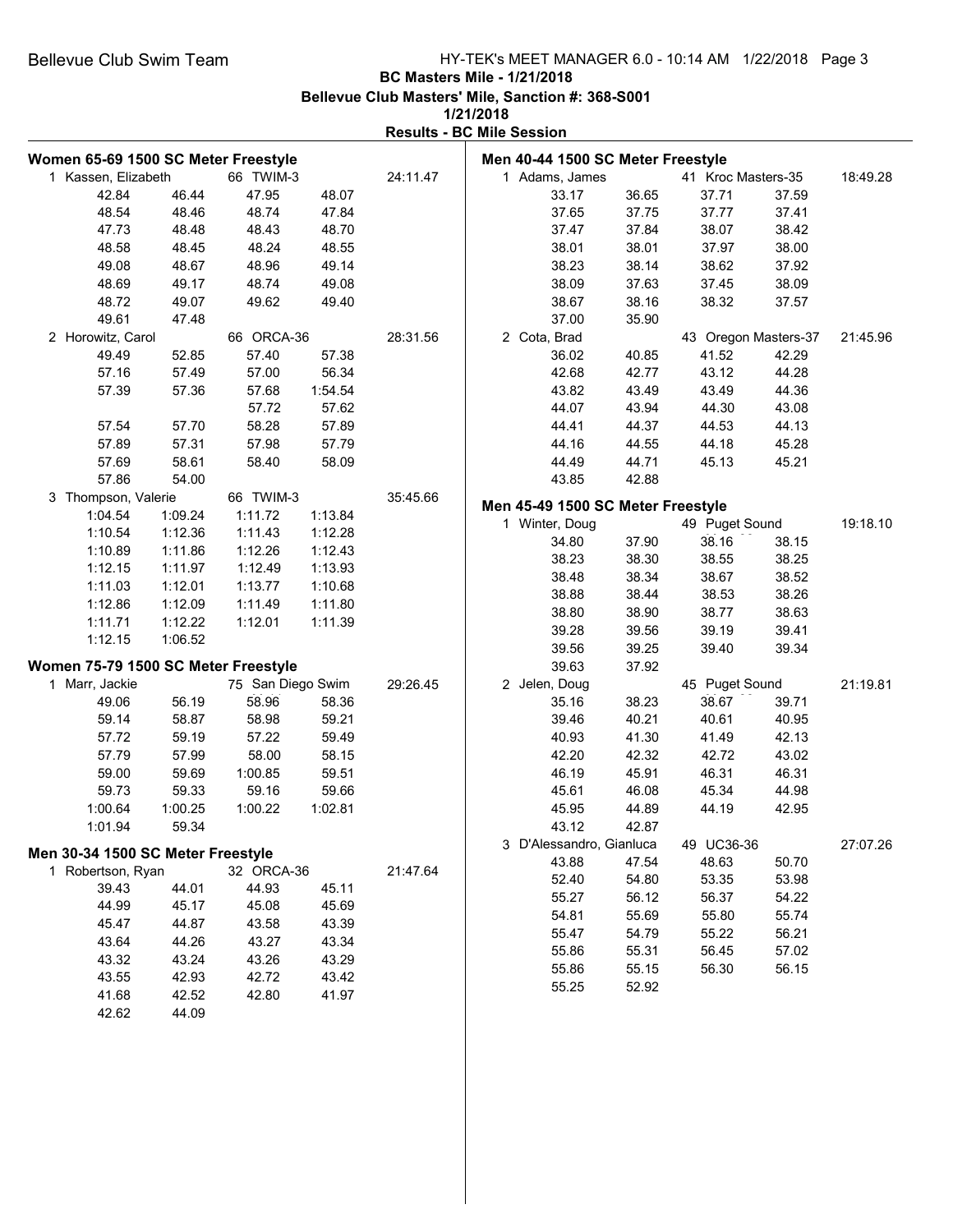|                                   |       |                      |       |          | <b>Results - BC Mile Session</b>  |         |                 |         |          |
|-----------------------------------|-------|----------------------|-------|----------|-----------------------------------|---------|-----------------|---------|----------|
|                                   |       |                      |       |          | 3 Mayer, Lawrence                 |         | 56 ORCA-36      |         | 33:13.24 |
| Men 50-54 1500 SC Meter Freestyle |       |                      |       |          | 53.15                             | 1:07.41 | 1:04.11         | 1:07.41 |          |
| 1 Kays, David                     |       | 51 Puget Sound       |       | 17:59.24 | 1:06.47                           | 1:08.23 | 1:08.07         | 1:08.93 |          |
| 32.65                             | 35.29 | 35.63                | 35.94 |          | 1:07.09                           | 1:10.90 | 1:12.39         | 1:07.39 |          |
| 36.16                             | 36.01 | 36.36                | 36.27 |          | 1:08.14                           | 1:10.78 | 1:05.73         | 1:07.66 |          |
| 36.14                             | 36.12 | 35.80                | 36.17 |          | 1:07.67                           | 1:05.98 | 1:11.55         | 1:05.98 |          |
| 36.08                             | 35.98 | 36.38                | 36.04 |          | 1:06.48                           | 1:07.41 | 1:04.42         | 1:06.53 |          |
| 36.29                             | 36.11 | 36.48                | 36.63 |          | 1:03.66                           | 1:05.37 | 1:04.76         | 1:07.16 |          |
| 36.18                             | 36.51 | 36.91                | 36.81 |          | 1:03.21                           | 59.20   |                 |         |          |
| 36.78                             | 36.32 | 36.34                | 36.32 |          |                                   |         |                 |         |          |
| 35.42                             | 33.12 |                      |       |          | Men 60-64 1500 SC Meter Freestyle |         |                 |         |          |
| 2 Von Destinon, Paul              |       | 52 UC36-36           |       | 22:32.80 | 1 Underbrink, Dan                 |         | 62 TWIM-3       |         | 24:03.59 |
| 40.60                             | 43.79 | 45.38                | 46.33 |          | 39.32                             | 44.42   | 46.54           | 46.68   |          |
| 46.37                             | 46.15 | 46.13                | 46.08 |          | 47.93                             | 48.12   | 47.31           | 48.63   |          |
| 46.60                             | 45.66 | 45.71                | 45.55 |          | 47.48                             | 49.22   | 48.50           | 49.53   |          |
| 45.32                             | 45.10 | 45.42                | 45.44 |          | 49.69                             | 48.41   | 49.48           | 48.61   |          |
| 45.14                             | 45.41 | 45.48                | 44.94 |          | 48.68                             | 48.64   | 49.05           | 48.72   |          |
| 44.86                             | 44.71 | 44.83                | 45.04 |          | 49.70                             | 48.92   | 48.20           | 49.58   |          |
| 45.13                             | 44.97 | 44.66                | 44.65 |          | 49.10                             | 48.69   | 49.10           | 49.29   |          |
| 44.51                             | 42.84 |                      |       |          | 48.71                             | 47.34   |                 |         |          |
| 3 Kibler, Timothy                 |       | 52 UC36-36           |       | 24:57.01 | 2 Fritschen, Tom                  |         | 62 TWIM-3       |         | 26:33.84 |
| 43.11                             | 46.45 | 48.24                | 49.21 |          | 39.50                             | 47.14   | 48.74           | 51.02   |          |
| 49.53                             | 50.27 | 50.47                | 50.99 |          | 51.35                             | 54.24   | 53.71           | 53.47   |          |
| 50.72                             | 50.13 | 50.83                | 50.47 |          | 54.24                             | 53.76   | 53.44           | 54.70   |          |
| 50.71                             | 50.01 | 51.01                | 50.86 |          | 54.41                             | 54.83   | 55.94           | 55.28   |          |
| 49.82                             | 50.66 | 50.00                | 50.08 |          | 54.51                             | 54.88   | 55.48           | 55.45   |          |
| 50.86                             | 50.96 | 50.76                | 51.10 |          | 54.49                             | 54.79   | 53.66           | 54.74   |          |
| 50.10                             | 50.47 | 50.75                | 50.33 |          | 55.63                             | 53.56   | 54.20           | 53.32   |          |
| 50.03                             | 48.08 |                      |       |          | 53.39                             | 49.97   |                 |         |          |
|                                   |       |                      |       |          |                                   |         |                 |         |          |
| Men 55-59 1500 SC Meter Freestyle |       |                      |       |          | Men 65-69 1500 SC Meter Freestyle |         |                 |         |          |
| 1 Hathaway, David                 |       | 58 Oregon Masters-37 |       | 19:14.79 | 1 Krauser, Larry                  |         | 65 Spokane Club |         | 19:19.65 |
| 35.23                             | 37.79 | 38.13                | 38.59 |          | 34.69                             | 38.18   | 38.93           | 38.87   |          |
| 38.69                             | 38.39 | 38.56                | 38.41 |          | 38.62                             | 39.16   | 39.36           | 39.45   |          |
| 38.96                             | 39.34 | 39.32                | 39.16 |          | 39.23                             | 39.19   | 39.22           | 39.21   |          |
| 38.98                             | 38.89 | 39.48                | 39.46 |          | 39.24                             | 38.94   | 39.18           | 39.14   |          |
| 38.98                             | 39.22 | 39.35                | 38.88 |          | 39.13                             | 39.40   | 39.37           | 38.72   |          |
| 38.82                             | 39.06 | 39.20                | 39.09 |          | 38.50                             | 39.21   | 39.00           | 38.72   |          |
| 38.54                             | 37.87 | 37.99                | 37.85 |          | 39.19                             | 38.75   | 38.96           | 38.27   |          |
| 37.28                             | 35.28 |                      |       |          | 37.11                             | 34.71   |                 |         |          |
| 2 Howell, Richard                 |       | 59 Oregon Masters-37 |       | 21:57.79 | 2 Bell, Alan                      |         | 68 UNAT-36      |         | 21:06.39 |
| 38.92                             | 42.48 | 43.59                | 43.29 |          | 38.08                             | 42.09   | 42.59           | 42.82   |          |
| 44.46                             | 43.70 | 43.11                | 43.66 |          | 42.84                             | 42.42   | 42.68           | 42.40   |          |
| 43.97                             | 44.06 | 44.40                | 44.30 |          | 42.19                             | 42.26   | 42.74           | 42.78   |          |
| 44.02                             | 44.29 | 44.31                | 44.11 |          | 42.40                             | 42.37   | 42.54           | 42.50   |          |
| 44.83                             | 44.79 | 45.02                | 45.20 |          | 42.48                             | 42.58   | 42.68           | 42.31   |          |
| 45.21                             | 44.93 | 44.49                | 44.45 |          | 42.37                             | 42.36   | 42.59           | 42.64   |          |
| 44.01                             | 44.31 | 45.11                | 45.42 |          | 42.57                             | 42.68   | 42.46           | 42.41   |          |
| 44.04                             | 39.31 |                      |       |          | 42.23                             | 38.33   |                 |         |          |
|                                   |       |                      |       |          |                                   |         |                 |         |          |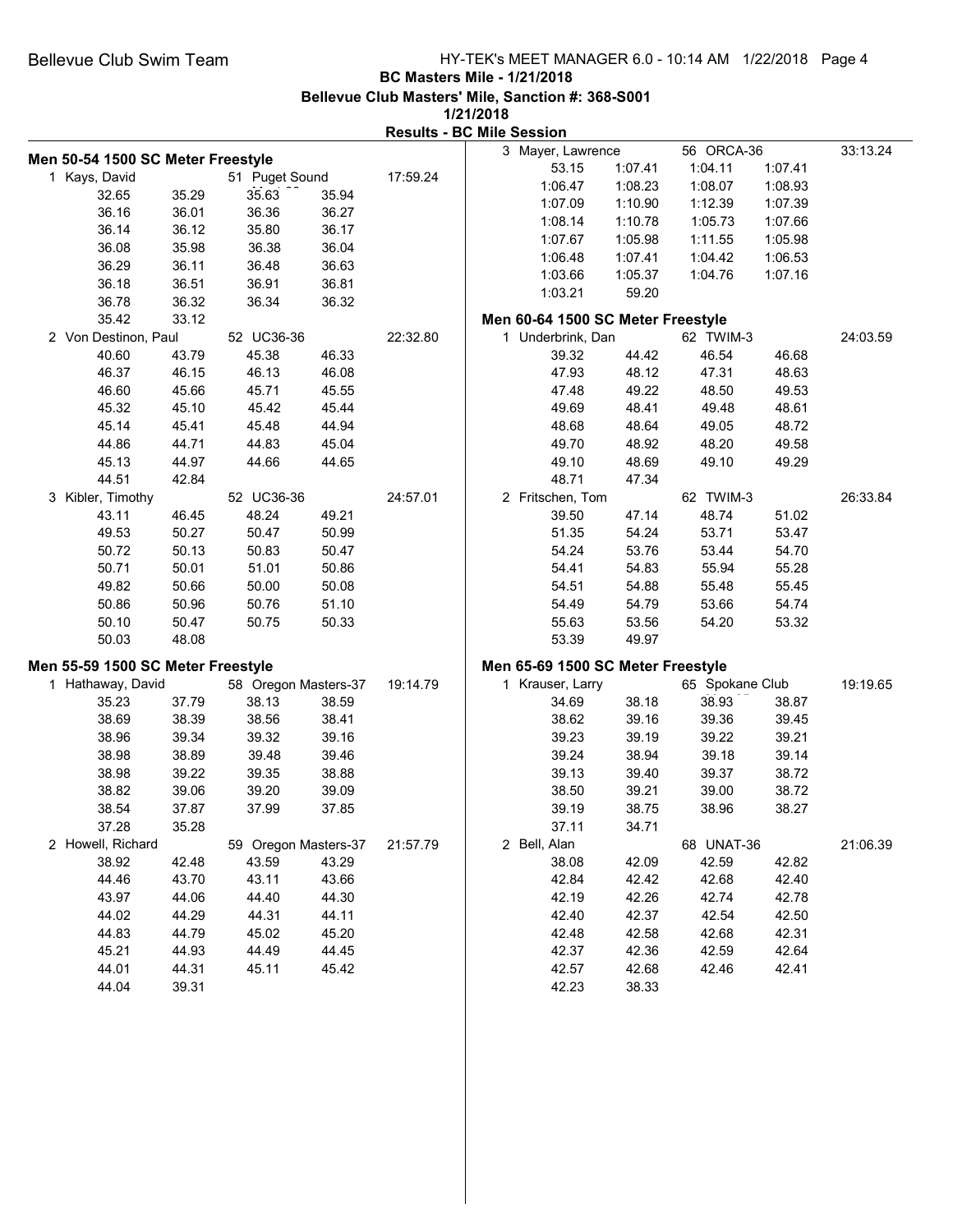|  | 172 1720 1 0 |                                  |
|--|--------------|----------------------------------|
|  |              | <b>Results - BC Mile Session</b> |

| (Men 65-69 1500 SC Meter Freestyle)                 |         |                   |         |          | 2 Duringer, Richard               |         | 77 UC36-36 |                      | 32:09.20 |
|-----------------------------------------------------|---------|-------------------|---------|----------|-----------------------------------|---------|------------|----------------------|----------|
| 3 Tempest, David                                    |         | 68 MIR-36         |         | 21:40.38 | 51.62                             | 59.15   | 1:02.65    | 1:03.47              |          |
| 40.30                                               | 43.14   | 44.04             | 43.85   |          | 1:04.41                           | 1:02.59 | 1:04.99    | 1:04.20              |          |
| 44.35                                               | 43.73   | 43.21             | 43.64   |          | 1:05.30                           | 1:05.55 | 1:04.34    | 1:05.40              |          |
| 43.51                                               | 44.25   | 43.81             | 43.06   |          | 1:05.20                           | 1:05.14 | 1:04.09    | 1:05.89              |          |
| 44.19                                               | 43.57   | 43.22             | 43.01   |          | 1:04.16                           | 1:05.04 | 1:06.26    | 1:05.47              |          |
| 43.67                                               | 43.64   | 44.26             | 43.83   |          | 1:06.13                           | 1:05.88 | 1:05.79    | 1:06.73              |          |
| 43.60                                               | 43.58   | 43.27             | 43.50   |          | 1:06.28                           | 1:05.10 | 1:05.84    | 1:05.73              |          |
| 43.86                                               | 43.31   | 43.83             | 43.06   |          | 1:04.10                           | 1:02.70 |            |                      |          |
| 42.45                                               | 39.64   |                   |         |          | Men 80-84 1500 SC Meter Freestyle |         |            |                      |          |
| Men 70-74 1500 SC Meter Freestyle                   |         |                   |         |          | 1 Radcliff, David                 |         |            | 84 Oregon Masters-37 | 24:13.46 |
| 1 Kirkland, Dan                                     |         | 70 LWM-36         |         | 19:52.89 | 45.76                             | 48.37   | 48.88      | 48.98                |          |
| 35.53                                               | 38.35   | 38.67             | 39.37   |          | 48.79                             | 49.08   | 48.48      | 48.91                |          |
| 39.26                                               | 39.90   | 39.13             | 39.18   |          | 48.47                             | 48.75   | 48.81      | 48.68                |          |
| 40.10                                               | 39.66   | 39.97             | 40.05   |          | 48.66                             | 48.77   | 49.09      | 48.91                |          |
| 40.07                                               | 40.02   | 39.87             | 39.83   |          | 49.12                             | 48.58   | 48.52      | 48.99                |          |
| 40.24                                               | 40.38   | 40.10             | 40.47   |          | 48.69                             | 48.11   | 49.19      | 49.03                |          |
| 40.50                                               | 40.51   | 40.47             | 40.63   |          | 48.39                             | 48.51   | 47.91      | 49.45                |          |
| 40.77                                               | 40.70   | 40.11             | 40.36   |          | 47.56                             | 44.02   |            |                      |          |
| 39.74                                               | 38.95   |                   |         |          | 2 Peterson, Dick                  |         | 81 BMSC-36 |                      | 27:54.58 |
| 2 Peterson, Steven                                  |         | 72 YPKC-36        |         | 22:54.63 | 49.27                             | 1:33.95 | 16.51      | 56.67                |          |
| 39.58                                               | 44.52   | 45.58             | 45.92   |          | 57.26                             | 57.49   | 57.09      | 57.34                |          |
| 45.87                                               | 45.75   | 45.59             | 45.81   |          | 56.91                             | 56.57   | 56.71      | 56.44                |          |
| 45.86                                               | 45.96   | 45.69             | 46.36   |          | 56.17                             | 56.59   | 56.18      | 57.04                |          |
| 45.85                                               | 46.04   | 46.12             | 46.71   |          | 56.50                             | 55.47   | 55.66      | 56.24                |          |
| 46.06                                               | 46.38   | 46.65             | 46.06   |          | 55.58                             | 55.42   | 55.18      | 55.76                |          |
| 46.04                                               | 46.54   | 47.30             | 46.39   |          | 55.96                             | 55.16   | 55.49      | 56.35                |          |
| 46.25                                               | 46.30   | 46.58             | 45.93   |          | 54.89                             | 52.73   |            |                      |          |
| 45.92                                               | 45.02   |                   |         |          |                                   |         |            |                      |          |
| 3 McCurdy, Hank                                     |         | 70 UC37-37        |         | 32:38.96 |                                   |         |            |                      |          |
| 59.56                                               | 1:04.01 | 1:05.47           | 1:04.77 |          |                                   |         |            |                      |          |
| 1:04.19                                             | 1:03.93 | 1:03.21           | 1:02.99 |          |                                   |         |            |                      |          |
| 1:04.49                                             | 1:04.82 | 1:04.83           | 1:04.53 |          |                                   |         |            |                      |          |
| 1:04.98                                             | 1:05.95 | 1:06.68           | 1:05.34 |          |                                   |         |            |                      |          |
| 1:06.81                                             | 1:06.27 | 1:06.39           | 1:06.43 |          |                                   |         |            |                      |          |
| 1:07.84                                             | 1:07.13 | 1:06.93           | 1:07.73 |          |                                   |         |            |                      |          |
| 1:07.26                                             | 1:07.16 | 1:06.50           | 1:07.00 |          |                                   |         |            |                      |          |
| 1:04.89                                             | 1:00.87 |                   |         |          |                                   |         |            |                      |          |
|                                                     |         |                   |         |          |                                   |         |            |                      |          |
| Men 75-79 1500 SC Meter Freestyle<br>1 Ralphs, Tony |         | 75 San Diego Swim |         | 22:15.88 |                                   |         |            |                      |          |
| 38.52                                               | 43.57   | 43.00             | 44.61   |          |                                   |         |            |                      |          |
| 44.43                                               | 44.70   | 44.58             | 44.53   |          |                                   |         |            |                      |          |
| 44.84                                               | 44.64   | 45.19             | 44.65   |          |                                   |         |            |                      |          |
| 44.65                                               | 44.64   | 44.83             | 44.74   |          |                                   |         |            |                      |          |
| 44.67                                               | 44.65   | 45.32             | 45.25   |          |                                   |         |            |                      |          |
| 44.97                                               | 44.66   | 44.88             | 45.54   |          |                                   |         |            |                      |          |
| 44.66                                               | 45.12   | 45.11             | 45.14   |          |                                   |         |            |                      |          |
| 45.18                                               | 44.61   |                   |         |          |                                   |         |            |                      |          |
|                                                     |         |                   |         |          |                                   |         |            |                      |          |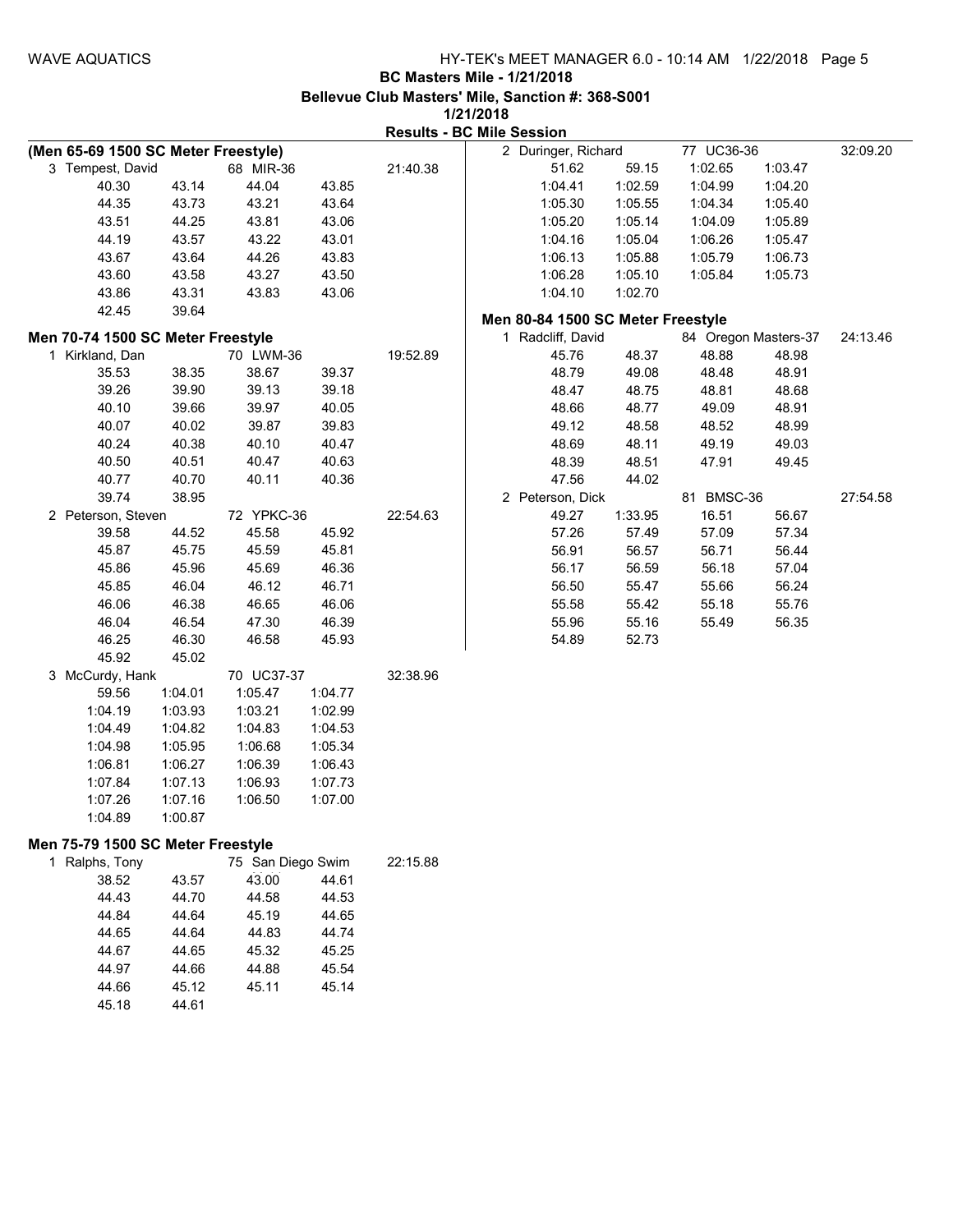**1/21/2018 Results - BC Mile Session**

|                      | Women 25-29 1500 SC Meter Freestyle |            |          |          | 5 Schubert, Alexis                  |          | 37 CAAT-36 |          | 23:38.03 |
|----------------------|-------------------------------------|------------|----------|----------|-------------------------------------|----------|------------|----------|----------|
| 1 Iyall, Julia       |                                     | 27 YPKC-36 |          | 25:38.78 | 42.56                               | 1:26.46  | 2:11.86    | 2:57.35  |          |
| 44.73                | 1:35.17                             | 2:25.52    | 3:16.60  |          | 3:43.42                             | 4:30.38  | 5:17.72    | 6:04.94  |          |
| 4:08.60              | 5:00.77                             | 5:52.15    | 6:45.09  |          | 7:39.44                             | 8:26.73  | 9:15.14    | 10:02.78 |          |
| 7:37.51              | 8:30.11                             | 9:22.40    | 10:14.75 |          | 10:49.80                            | 12:25.67 | 13:13.78   | 14:01.92 |          |
|                      | 11:58.46                            | 12:50.84   |          |          | 14:50.56                            | 15:39.61 | 16:27.98   | 17:16.73 |          |
| 11:06.67             |                                     |            | 13:42.80 |          | 18:06.06                            | 18:54.18 | 19:41.32   | 20:29.45 |          |
| 14:34.91             | 15:29.39                            | 16:21.70   | 17:14.01 |          | 21:17.08                            | 22:04.10 | 22:51.58   | 23:38.03 |          |
| 18:05.75             | 18:56.81                            | 19:48.09   | 20:39.54 |          | 23:38.03                            |          |            |          |          |
| 21:31.82             | 22:23.13                            | 23:14.12   | 24:05.58 |          | 6 Engelhoff, Laura                  |          | 38 UNAT-36 |          | 25:55.63 |
| 24:54.07             | 25:38.78                            |            |          |          | 43.33                               | 1:31.79  | 2:22.80    | 3:16.34  |          |
|                      | Women 35-39 1500 SC Meter Freestyle |            |          |          | 4:09.78                             | 5:01.92  | 5:54.75    | 6:48.44  |          |
| 1 Davidson, Patricia |                                     | 35 SAM-36  |          | 21:23.72 | 7:40.45                             | 8:32.82  | 9:24.98    | 10:17.38 |          |
| 38.95                | 1:20.89                             | 2:03.21    | 2:45.89  |          | 11:09.87                            | 12:02.93 | 12:55.04   | 13:47.48 |          |
| 3:28.35              | 4:11.15                             | 4:54.09    | 5:36.81  |          | 14:40.19                            | 15:33.22 | 16:26.68   | 17:19.46 |          |
| 6:19.79              | 7:02.78                             | 7:46.23    | 8:29.34  |          | 18:12.02                            | 19:04.91 | 19:56.55   | 20:49.68 |          |
| 9:12.64              | 9:55.95                             | 10:38.79   | 11:21.84 |          | 21:41.97                            | 22:34.07 | 23:26.52   | 24:18.77 |          |
| 12:04.79             | 12:47.67                            | 13:30.89   | 14:14.27 |          | 25:09.52                            | 25:55.63 |            |          |          |
| 14:56.98             | 15:39.21                            | 16:22.23   | 17:05.35 |          |                                     |          |            |          |          |
| 17:48.57             | 18:31.69                            | 19:15.23   | 19:59.08 |          | Women 40-44 1500 SC Meter Freestyle |          |            |          |          |
| 20:42.32             | 21:23.72                            |            |          |          | 1 Wahlstrom, Colleen                |          | 42 TWIM-3  |          | 19:49.09 |
| 2 Ferries, Jenny     |                                     | 37 TWIM-3  |          | 21:32.92 | 35.90                               | 1:14.63  | 1:54.65    | 2:34.75  |          |
| 36.35                | 1:16.36                             | 1:57.88    | 2:40.22  |          | 3:14.97                             | 3:55.23  | 4:35.25    | 5:15.20  |          |
| 3:22.85              | 4:05.71                             | 4:48.85    | 5:31.95  |          | 5:55.10                             | 6:34.85  | 7:14.53    | 7:54.42  |          |
| 6:15.30              | 6:58.63                             | 7:41.60    | 8:24.99  |          | 8:34.68                             | 9:14.81  | 9:54.59    | 10:34.51 |          |
| 9:08.69              | 9:52.11                             | 10:35.71   | 11:19.00 |          | 11:14.31                            | 11:54.10 | 12:33.78   | 13:13.31 |          |
| 12:02.52             | 12:46.36                            | 13:30.19   | 14:14.22 |          | 13:52.64                            | 14:32.23 | 15:11.83   | 15:51.61 |          |
| 14:58.42             | 15:42.44                            | 16:26.55   | 17:10.67 |          | 16:31.55                            | 17:11.56 | 17:51.16   | 18:30.97 |          |
| 17:54.30             | 18:38.56                            | 19:22.95   | 20:06.85 |          | 19:10.55                            | 19:49.09 |            |          |          |
| 20:50.37             | 21:32.92                            |            |          |          | 2 Ella, Ellen                       |          | 40 LWM-36  |          | 20:24.14 |
| 3 Smith, Katy        |                                     | 37 YPKC-36 |          | 21:41.98 | 35.87                               | 1:15.24  | 1:55.30    | 2:35.85  |          |
| 37.50                | 1:21.59                             | 2:05.56    | 2:48.97  |          | 3:16.75                             | 3:57.52  | 4:38.50    | 5:19.41  |          |
| 3:32.58              | 4:15.67                             | 4:59.04    | 5:42.95  |          | 6:00.36                             | 6:41.09  | 7:22.16    | 8:03.45  |          |
| 6:26.76              | 7:10.75                             | 7:54.82    | 8:38.72  |          | 8:44.81                             | 9:26.01  | 10:06.91   | 10:48.09 |          |
| 9:22.60              | 10:06.47                            | 10:50.31   | 11:34.34 |          | 11:29.58                            | 12:10.85 | 12:51.82   | 13:32.92 |          |
| 12:18.34             | 13:02.09                            | 13:46.21   | 14:30.30 |          | 14:14.44                            | 14:56.09 | 15:37.64   | 16:19.07 |          |
| 15:14.50             | 15:58.18                            | 16:41.66   | 17:25.23 |          | 17:00.47                            | 17:41.85 | 18:23.42   | 19:04.23 |          |
| 18:09.25             | 18:52.48                            | 19:35.89   | 20:19.33 |          | 19:44.79                            | 20:24.14 |            |          |          |
| 21:01.84             | 21:41.98                            |            |          |          | Women 45-49 1500 SC Meter Freestyle |          |            |          |          |
| 4 Gottschall, Hannah |                                     | 38 YPKC-36 |          | 21:43.07 | 1 Farinas, Jennifer                 |          | 46 BC-36   |          | 21:13.81 |
| 39.60                | 1:22.55                             | 2:05.99    | 2:50.22  |          | 38.69                               | 1:20.06  | 2:02.57    | 2:44.81  |          |
| 3:34.31              | 4:18.08                             | 5:01.44    | 5:45.08  |          | 3:27.09                             | 4:09.53  | 4:51.56    | 5:33.58  |          |
| 6:29.21              | 7:13.29                             | 7:57.14    | 8:40.60  |          | 6:15.86                             | 6:58.31  | 7:40.39    | 8:22.59  |          |
| 9:24.71              | 10:08.92                            | 10:52.78   | 11:36.77 |          | 9:05.03                             | 9:47.83  | 10:30.13   | 11:12.84 |          |
| 12:20.88             | 13:04.61                            | 13:48.31   | 14:32.24 |          | 11:55.59                            | 12:38.47 | 13:21.14   | 14:03.86 |          |
| 15:16.07             | 15:59.70                            | 16:43.18   | 17:26.79 |          | 14:46.21                            | 15:28.44 | 16:11.74   | 16:54.63 |          |
| 18:10.22             | 18:53.85                            | 19:37.15   | 20:20.20 |          | 17:38.02                            | 18:21.66 | 19:05.19   | 19:48.33 |          |
| 21:02.64             | 21:43.07                            |            |          |          | 20:31.70                            | 21:13.81 |            |          |          |
|                      |                                     |            |          |          |                                     |          |            |          |          |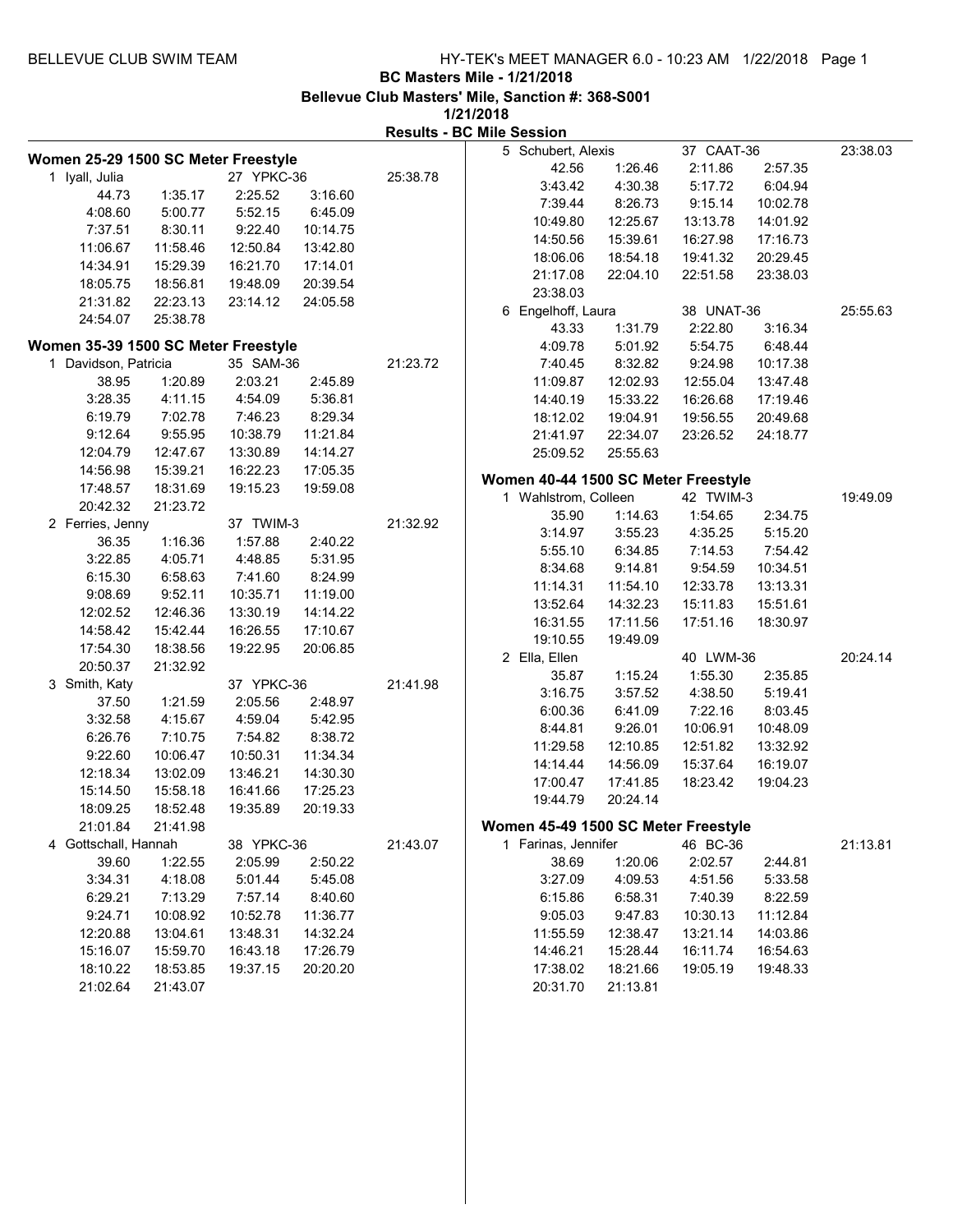|              |                   |          |                                       |          | <b>Results - BC Mile Session</b> |                                     |                    |            |                      |            |
|--------------|-------------------|----------|---------------------------------------|----------|----------------------------------|-------------------------------------|--------------------|------------|----------------------|------------|
|              |                   |          | (Women 45-49 1500 SC Meter Freestyle) |          |                                  | 2 Curry, Kristen                    |                    | 53 SAM-36  |                      | 24:14.71   |
|              | 2 Ferch, Allison  |          | 46 Puget Sound                        |          | 21:34.13                         | 43.41                               | 1:31.66            | 2:20.49    | 3:09.94              |            |
|              | 39.30             | 1:21.49  | 2:04.91                               | 2:49.08  |                                  | 3:59.02                             | 4:48.26            | 5:36.82    | 6:25.57              |            |
|              | 3:33.19           | 4:17.26  | 5:00.90                               | 5:44.70  |                                  | 7:14.76                             | 8:03.51            | 8:52.34    | 9:41.46              |            |
|              | 6:28.67           | 7:12.57  | 7:55.98                               | 8:39.53  |                                  | 10:29.71                            | 11:19.14           | 12:08.73   | 13:47.14             |            |
|              | 9:23.14           | 10:06.54 | 10:49.92                              | 11:33.07 |                                  | 14:36.01                            | 16:13.88           | 17:02.15   | 17:51.71             |            |
|              | 12:16.01          | 12:58.81 | 13:41.59                              | 14:24.51 |                                  | 18:39.81                            | 19:28.98           | 20:17.85   | 21:05.70             |            |
|              | 15:07.57          | 15:50.75 | 16:33.61                              | 17:16.76 |                                  | 21:54.65                            | 22:42.62           | 23:30.65   | 24:14.71             |            |
|              | 18:00.15          | 18:43.28 | 19:26.15                              | 20:09.22 |                                  | 24:30.28                            | 24:14.71           |            |                      |            |
|              | 20:52.34          | 21:34.13 |                                       |          |                                  | 3 Balazic, MarySue                  |                    | 51 SAM-36  |                      | 29:20.57   |
|              | 3 Polidori, Wendy |          | 49 SAM-36                             |          | 23:27.37                         | 51.55                               | 1:46.60            | 2:31.34    | 3:40.94              |            |
|              | 47.39             | 1:35.07  | 2:22.89                               | 3:11.15  |                                  | 4:39.88                             | 5:38.99            | 6:38.33    | 7:36.78              |            |
|              | 3:58.81           | 4:46.17  | 5:33.25                               | 6:20.11  |                                  | 8:36.78                             | 9:35.70            | 10:34.73   | 11:34.37             |            |
|              | 7:06.98           | 7:53.68  | 8:40.03                               | 9:26.59  |                                  | 12:33.77                            | 13:33.08           | 14:31.46   | 15:31.58             |            |
|              | 10:12.98          | 10:59.61 | 11:46.22                              | 12:32.39 |                                  | 16:29.81                            | 17:28.94           | 18:28.04   | 19:27.93             |            |
|              | 13:18.83          | 14:06.08 | 14:52.76                              | 15:39.34 |                                  | 20:27.49                            | 21:26.65           | 22:26.68   | 23:26.75             |            |
|              | 16:26.01          | 17:13.91 | 18:01.20                              | 18:48.58 |                                  | 24:25.91                            | 25:24.91           | 26:22.95   | 27:22.91             |            |
|              | 19:36.05          | 20:23.03 | 21:10.31                              | 21:57.11 |                                  | 28:22.88                            | 29:20.57           |            |                      |            |
|              | 22:43.63          | 23:27.37 |                                       |          |                                  |                                     |                    |            |                      |            |
|              | 4 Sabin, Whitney  |          | 48 Puget Sound                        |          | 24:13.37                         | Women 55-59 1500 SC Meter Freestyle |                    |            |                      |            |
|              | 43.09             | 1:31.01  | 2:19.44                               | 3:08.07  |                                  | 1 Dodd, Jeannie                     |                    | 55 BMSC-36 |                      | 27:48.21   |
|              | 3:56.88           | 4:45.24  | 5:34.35                               | 6:23.35  |                                  | 50.68                               | 1:44.75            | 2:40.01    | 3:35.26              |            |
|              | 7:12.36           | 8:01.49  | 8:51.16                               | 9:40.46  |                                  | 4:30.51                             | 5:26.09            | 6:21.86    | 7:17.88              |            |
|              | 10:29.94          | 11:18.58 | 12:07.78                              | 12:56.67 |                                  | 8:13.48                             | 9:09.74            | 10:06.43   | 11:02.23             |            |
|              | 13:45.04          | 14:34.10 | 15:22.93                              | 16:11.93 |                                  | 11:58.13                            | 12:54.01           | 13:49.99   | 14:46.10             |            |
|              | 16:59.66          | 17:47.46 | 18:35.69                              | 19:24.82 |                                  | 15:42.37                            | 16:37.64           | 17:34.09   | 18:30.16             |            |
|              | 20:13.15          | 21:02.18 | 21:51.15                              | 22:39.51 |                                  | 19:26.68                            | 20:22.28           | 21:19.24   | 22:15.84             |            |
|              | 23:27.69          | 24:13.37 |                                       |          |                                  | 23:11.91                            | 24:08.69           | 25:05.22   | 26:00.68             |            |
| 5 Wolfe, Amy |                   |          | 48 YPKC-36                            |          | 24:40.65                         | 26:56.40                            | 27:48.21           |            |                      |            |
|              | 44.86             | 1:33.15  | 2:22.35                               | 3:11.51  |                                  | --- Delmage, Arlene                 |                    |            | 56 Oregon Masters-37 | <b>DNF</b> |
|              | 4:00.45           | 4:49.38  | 5:38.72                               | 6:27.61  |                                  | Did not finish                      |                    |            |                      |            |
|              | 7:15.99           | 8:05.42  | 8:55.15                               | 9:44.52  |                                  | 37.70                               | 1:17.82            | 1:58.61    | 2:39.50              |            |
|              | 10:34.07          |          |                                       | 13:03.82 |                                  | 3:20.83                             | 4:02.36            | 4:43.84    | 5:25.50              |            |
|              |                   | 11:23.83 | 12:14.02                              |          |                                  | 6:07.72                             | 6:49.90            | 7:32.11    | 8:14.19              |            |
|              | 13:53.91          | 14:43.55 | 15:33.48                              | 16:23.46 |                                  | 8:56.93                             | 9:39.50            | 10:21.89   | 11:04.77             |            |
|              | 17:13.57          | 18:03.41 | 18:53.88                              | 19:43.76 |                                  | 11:47.74                            | 12:30.79           | 13:13.92   | 13:56.88             |            |
|              | 20:34.02          | 21:24.29 | 22:14.23                              | 23:04.07 |                                  | 14:39.79                            | 15:22.85           | 16:05.78   | 16:54.53             |            |
|              | 23:53.62          | 24:40.65 |                                       |          |                                  | Women 60-64 1500 SC Meter Freestyle |                    |            |                      |            |
|              |                   |          | Women 50-54 1500 SC Meter Freestyle   |          |                                  | 1 Gordon, Claire                    |                    | 63 BC-36   |                      | 24:43.07   |
|              | 1 Armstrong, Mary |          | 51 SAM-36                             |          | 21:24.07                         |                                     |                    | 2:23.10    | 3:12.71              |            |
|              | 39.39             | 1:21.79  | 2:05.00                               | 2:47.99  |                                  | 46.00<br>4:02.11                    | 1:34.15<br>4:50.98 | 5:40.97    | 6:30.88              |            |
|              | 3:31.00           | 4:13.64  | 4:56.58                               | 5:39.59  |                                  |                                     |                    |            |                      |            |
|              | 6:23.00           | 7:06.71  | 7:49.92                               | 8:32.73  |                                  | 7:21.00                             | 8:11.20            | 9:01.20    | 9:51.74              |            |
|              | 9:15.22           | 9:57.71  | 10:40.54                              | 11:23.42 |                                  | 10:42.28                            | 11:32.78           | 12:23.04   | 13:12.43             |            |
|              | 12:06.52          | 12:49.65 | 13:32.72                              | 14:15.77 |                                  | 14:02.17                            | 14:52.01           | 15:41.71   | 16:30.67             |            |
|              | 14:58.62          | 15:41.95 | 16:24.66                              | 17:07.89 |                                  | 17:20.01                            | 18:09.61           | 18:58.95   | 19:48.23             |            |
|              | 17:51.12          | 18:34.04 | 19:17.18                              | 20:00.08 |                                  | 20:37.87                            | 21:27.28           | 22:16.74   | 23:06.72             |            |
|              | 20:42.69          | 21:24.07 |                                       |          |                                  | 23:55.79                            | 24:43.07           |            |                      |            |
|              |                   |          |                                       |          |                                  |                                     |                    |            |                      |            |
|              |                   |          |                                       |          |                                  |                                     |                    |            |                      |            |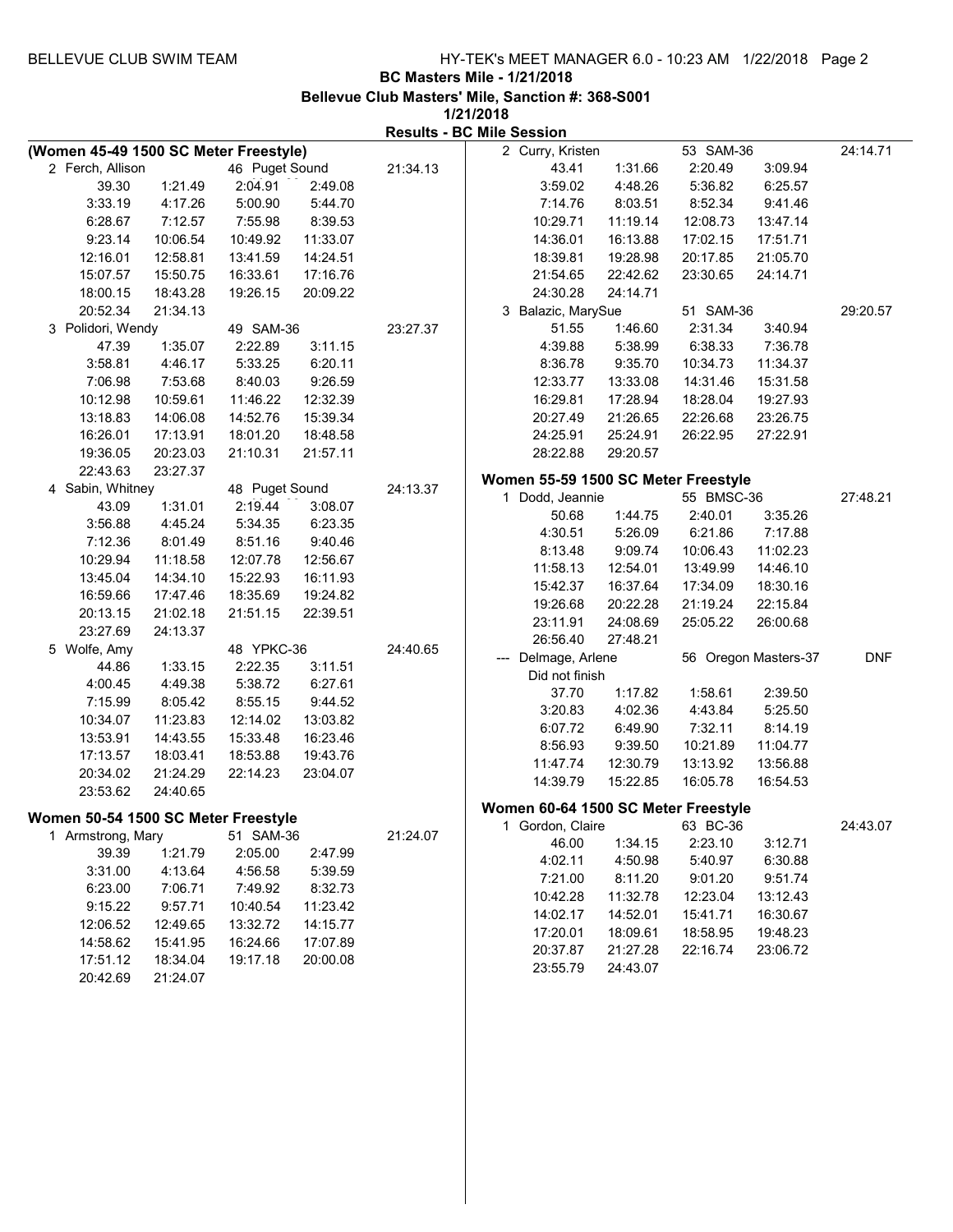**1/21/2018**

| Women 65-69 1500 SC Meter Freestyle |                                     |                   |                    |          | Men 40-44 1500 SC Meter Freestyle |                  |                          |                      |                      |          |
|-------------------------------------|-------------------------------------|-------------------|--------------------|----------|-----------------------------------|------------------|--------------------------|----------------------|----------------------|----------|
| 1 Kassen, Elizabeth                 |                                     | 66 TWIM-3         |                    | 24:11.47 | 1 Adams, James                    |                  |                          | 41 Kroc Masters-35   |                      | 18:49.28 |
| 42.84                               | 1:29.28                             | 2:17.23           | 3:05.30            |          |                                   | 33.17            | 1:09.82                  | 1:47.53              | 2:25.12              |          |
| 3:53.84                             | 4:42.30                             | 5:31.04           | 6:18.88            |          |                                   | 3:02.77          | 3:40.52                  | 4:18.29              | 4:55.70              |          |
| 7:06.61                             | 7:55.09                             | 8:43.52           | 9:32.22            |          |                                   | 5:33.17          | 6:11.01                  | 6:49.08              | 7:27.50              |          |
| 10:20.80                            | 11:09.25                            | 11:57.49          | 12:46.04           |          |                                   | 8:05.51          | 8:43.52                  | 9:21.49              | 9:59.49              |          |
| 13:35.12                            | 14:23.79                            | 15:12.75          | 16:01.89           |          |                                   | 10:37.72         | 11:15.86                 | 11:54.48             | 12:32.40             |          |
| 16:50.58                            | 17:39.75                            | 18:28.49          | 19:17.57           |          |                                   | 13:10.49         | 13:48.12                 | 14:25.57             | 15:03.66             |          |
| 20:06.29                            | 20:55.36                            | 21:44.98          | 22:34.38           |          |                                   | 15:42.33         | 16:20.49                 | 16:58.81             | 17:36.38             |          |
| 23:23.99                            | 24:11.47                            |                   |                    |          |                                   | 18:13.38         | 18:49.28                 |                      |                      |          |
| 2 Horowitz, Carol                   |                                     | 66 ORCA-36        |                    | 28:31.56 | 2 Cota, Brad                      |                  |                          |                      | 43 Oregon Masters-37 | 21:45.96 |
| 49.49                               | 1:42.34                             | 2:39.74           | 3:37.12            |          |                                   | 36.02            | 1:16.87                  | 1:58.39              | 2:40.68              |          |
| 4:34.28                             | 5:31.77                             | 6:28.77           | 7:25.11            |          |                                   | 3:23.36          | 4:06.13                  | 4:49.25              | 5:33.53              |          |
| 8:22.50                             | 9:19.86                             | 10:17.54          | 12:12.08           |          |                                   | 6:17.35          | 7:00.84                  | 7:44.33              | 8:28.69              |          |
|                                     | 13:09.19                            | 14:06.91          | 15:04.53           |          |                                   | 9:12.76          | 9:56.70                  | 10:41.00             | 11:24.08             |          |
| 16:02.07                            | 16:59.77                            | 17:58.05          | 18:55.94           |          |                                   | 12:08.49         | 12:52.86                 | 13:37.39             | 14:21.52             |          |
| 19:53.83                            | 20:51.14                            | 21:49.12          | 22:46.91           |          |                                   | 15:05.68         | 15:50.23                 | 16:34.41             | 17:19.69             |          |
| 23:44.60                            | 24:43.21                            | 25:41.61          | 26:39.70           |          |                                   | 18:04.18         | 18:48.89                 | 19:34.02             | 20:19.23             |          |
| 27:37.56                            | 28:31.56                            |                   |                    |          |                                   | 21:03.08         | 21:45.96                 |                      |                      |          |
| 3 Thompson, Valerie                 |                                     | 66 TWIM-3         |                    | 35:45.66 |                                   |                  |                          |                      |                      |          |
| 1:04.54                             | 2:13.78                             | 3:25.50           | 4:39.34            |          | Men 45-49 1500 SC Meter Freestyle |                  |                          |                      |                      |          |
| 5:49.88                             | 7:02.24                             | 8:13.67           | 9:25.95            |          | 1 Winter, Doug                    |                  |                          | 49 Puget Sound       |                      | 19:18.10 |
| 10:36.84                            | 11:48.70                            | 13:00.96          | 14:13.39           |          |                                   | 34.80            | 1:12.70                  | 1:50.86              | 2:29.01              |          |
| 15:25.54                            | 16:37.51                            | 17:50.00          | 19:03.93           |          |                                   | 3:07.24          | 3:45.54                  | 4:24.09              | 5:02.34              |          |
| 20:14.96                            | 21:26.97                            | 22:40.74          | 23:51.42           |          |                                   | 5:40.82          | 6:19.16                  | 6:57.83              | 7:36.35              |          |
| 25:04.28                            | 26:16.37                            | 27:27.86          | 28:39.66           |          |                                   | 8:15.23          | 8:53.67                  | 9:32.20              | 10:10.46             |          |
| 29:51.37                            | 31:03.59                            | 32:15.60          | 33:26.99           |          |                                   | 10:49.26         | 11:28.16                 | 12:06.93             | 12:45.56             |          |
| 34:39.14                            | 35:45.66                            |                   |                    |          |                                   | 13:24.84         | 14:04.40                 | 14:43.59             | 15:23.00             |          |
|                                     |                                     |                   |                    |          |                                   | 16:02.56         | 16:41.81                 | 17:21.21             | 18:00.55             |          |
|                                     | Women 75-79 1500 SC Meter Freestyle |                   |                    |          |                                   | 18:40.18         | 19:18.10                 |                      |                      |          |
| 1 Marr, Jackie                      |                                     | 75 San Diego Swim |                    | 29:26.45 | 2 Jelen, Doug                     |                  |                          | 45 Puget Sound       |                      | 21:19.81 |
| 49.06<br>4:41.71                    | 1:45.25                             | 2:44.21           | 3:42.57<br>7:38.77 |          |                                   | 35.16<br>3:11.23 | 1:13.39<br>3:51.44       | 1:52.06<br>4:32.05   | 2:31.77              |          |
| 8:36.49                             | 5:40.58                             | 6:39.56           |                    |          |                                   |                  | 6:35.23                  | 7:16.72              | 5:13.00              |          |
|                                     | 9:35.68                             | 10:32.90          | 11:32.39           |          |                                   | 5:53.93          |                          |                      | 7:58.85              |          |
| 12:30.18                            | 13:28.17                            | 14:26.17          | 15:24.32           |          |                                   | 8:41.05          | 9:23.37<br>12:21.21      | 10:06.09<br>13:07.52 | 10:49.11             |          |
| 16:23.32                            | 17:23.01                            | 18:23.86          | 19:23.37           |          |                                   | 11:35.30         |                          |                      | 13:53.83             |          |
| 20:23.10                            | 21:22.43                            | 22:21.59          | 23:21.25           |          |                                   | 14:39.44         | 15:25.52                 | 16:10.86             | 16:55.84             |          |
| 24:21.89                            | 25:22.14                            | 26:22.36          | 27:25.17           |          |                                   | 17:41.79         | 18:26.68                 | 19:10.87             | 19:53.82             |          |
| 28:27.11                            | 29:26.45                            |                   |                    |          |                                   | 20:36.94         | 21:19.81                 |                      |                      |          |
|                                     | Men 30-34 1500 SC Meter Freestyle   |                   |                    |          |                                   |                  | 3 D'Alessandro, Gianluca | 49 UC36-36           |                      | 27:07.26 |
| 1 Robertson, Ryan                   |                                     | 32 ORCA-36        |                    | 21:47.64 |                                   | 43.88            | 1:31.42                  | 2:20.05              | 3:10.75              |          |
| 39.43                               | 1:23.44                             | 2:08.37           | 2:53.48            |          |                                   | 4:03.15          | 4:57.95                  | 5:51.30              | 6:45.28              |          |
| 3:38.47                             | 4:23.64                             | 5:08.72           | 5:54.41            |          |                                   | 7:40.55          | 8:36.67                  | 9:33.04              | 10:27.26             |          |
| 6:39.88                             | 7:24.75                             | 8:08.33           | 8:51.72            |          |                                   | 11:22.07         | 12:17.76                 | 13:13.56             | 14:09.30             |          |
| 9:35.36                             | 10:19.62                            | 11:02.89          | 11:46.23           |          |                                   | 15:04.77         | 15:59.56                 | 16:54.78             | 17:50.99             |          |
| 12:29.55                            | 13:12.79                            | 13:56.05          | 14:39.34           |          |                                   | 18:46.85         | 19:42.16                 | 20:38.61             | 21:35.63             |          |
| 15:22.89                            | 16:05.82                            | 16:48.54          | 17:31.96           |          |                                   | 22:31.49         | 23:26.64                 | 24:22.94             | 25:19.09             |          |
| 18:13.64                            | 18:56.16                            | 19:38.96          | 20:20.93           |          |                                   | 26:14.34         | 27:07.26                 |                      |                      |          |
| 21:03.55                            | 21:47.64                            |                   |                    |          |                                   |                  |                          |                      |                      |          |
|                                     |                                     |                   |                    |          |                                   |                  |                          |                      |                      |          |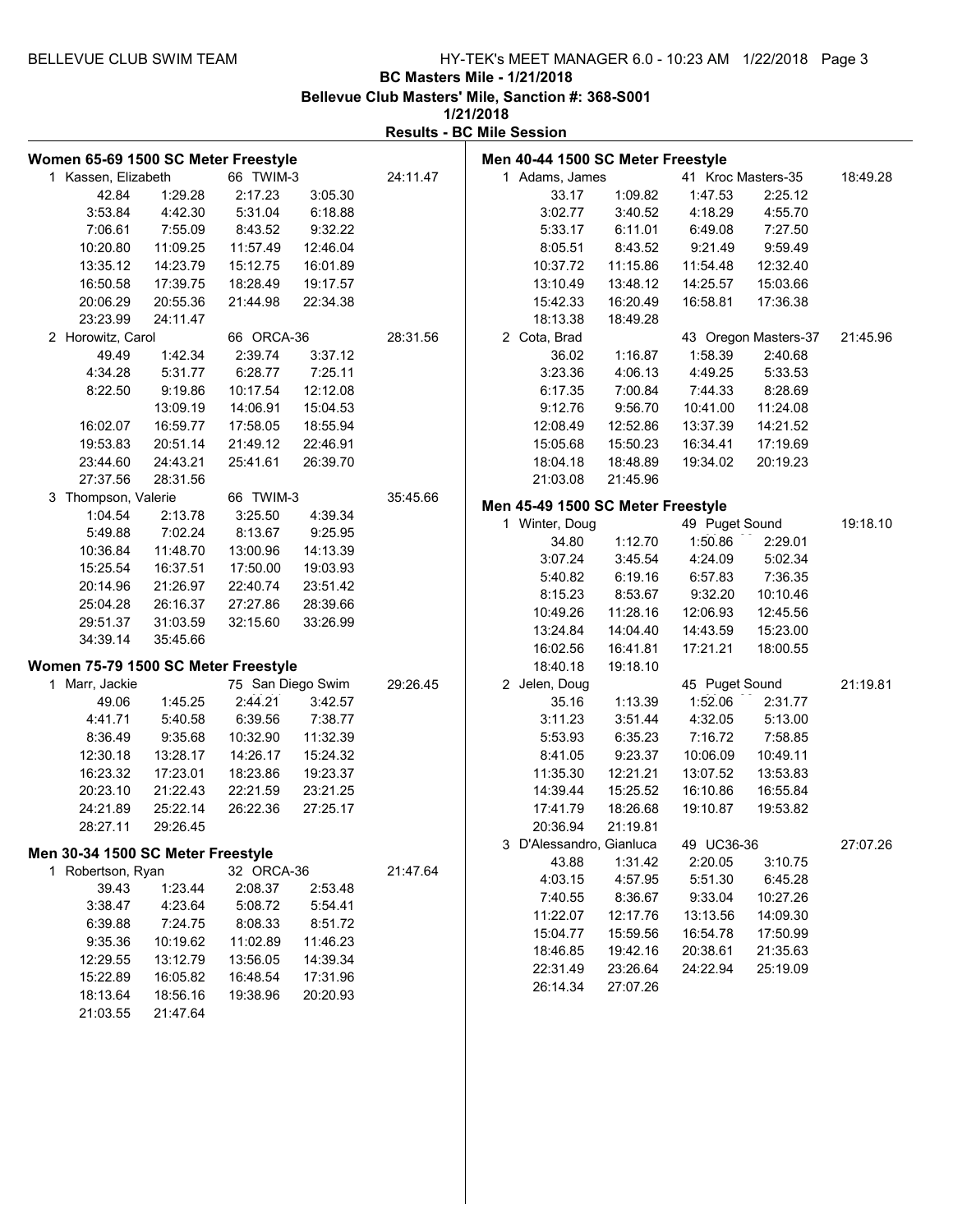| Men 50-54 1500 SC Meter Freestyle |          |                |                      |          | 3 Mayer, Lawrence                 |          | 56 ORCA-36      |          | 33:13.24 |
|-----------------------------------|----------|----------------|----------------------|----------|-----------------------------------|----------|-----------------|----------|----------|
| 1 Kays, David                     |          | 51 Puget Sound |                      | 17:59.24 | 53.15                             | 2:00.56  | 3:04.67         | 4:12.08  |          |
| 32.65                             | 1:07.94  | 1:43.57        | 2:19.51              |          | 5:18.55                           | 6:26.78  | 7:34.85         | 8:43.78  |          |
| 2:55.67                           | 3:31.68  | 4:08.04        | 4:44.31              |          | 9:50.87                           | 11:01.77 | 12:14.16        | 13:21.55 |          |
| 5:20.45                           | 5:56.57  | 6:32.37        | 7:08.54              |          | 14:29.69                          | 15:40.47 | 16:46.20        | 17:53.86 |          |
| 7:44.62                           | 8:20.60  | 8:56.98        | 9:33.02              |          | 19:01.53                          | 20:07.51 | 21:19.06        | 22:25.04 |          |
| 10:09.31                          | 10:45.42 | 11:21.90       | 11:58.53             |          | 23:31.52                          | 24:38.93 | 25:43.35        | 26:49.88 |          |
| 12:34.71                          |          | 13:48.13       |                      |          | 27:53.54                          | 28:58.91 | 30:03.67        | 31:10.83 |          |
|                                   | 13:11.22 |                | 14:24.94             |          | 32:14.04                          | 33:13.24 |                 |          |          |
| 15:01.72                          | 15:38.04 | 16:14.38       | 16:50.70             |          |                                   |          |                 |          |          |
| 17:26.12                          | 17:59.24 |                |                      |          | Men 60-64 1500 SC Meter Freestyle |          |                 |          |          |
| 2 Von Destinon, Paul              |          | 52 UC36-36     |                      | 22:32.80 | 1 Underbrink, Dan                 |          | 62 TWIM-3       |          | 24:03.59 |
| 40.60                             | 1:24.39  | 2:09.77        | 2:56.10              |          | 39.32                             | 1:23.74  | 2:10.28         | 2:56.96  |          |
| 3:42.47                           | 4:28.62  | 5:14.75        | 6:00.83              |          | 3:44.89                           | 4:33.01  | 5:20.32         | 6:08.95  |          |
| 6:47.43                           | 7:33.09  | 8:18.80        | 9:04.35              |          | 6:56.43                           | 7:45.65  | 8:34.15         | 9:23.68  |          |
| 9:49.67                           | 10:34.77 | 11:20.19       | 12:05.63             |          | 10:13.37                          | 11:01.78 | 11:51.26        | 12:39.87 |          |
| 12:50.77                          | 13:36.18 | 14:21.66       | 15:06.60             |          | 13:28.55                          | 14:17.19 | 15:06.24        | 15:54.96 |          |
| 15:51.46                          | 16:36.17 | 17:21.00       | 18:06.04             |          | 16:44.66                          | 17:33.58 | 18:21.78        | 19:11.36 |          |
| 18:51.17                          | 19:36.14 | 20:20.80       | 21:05.45             |          | 20:00.46                          | 20:49.15 | 21:38.25        | 22:27.54 |          |
| 21:49.96                          | 22:32.80 |                |                      |          | 23:16.25                          | 24:03.59 |                 |          |          |
| 3 Kibler, Timothy                 |          | 52 UC36-36     |                      | 24:57.01 | 2 Fritschen, Tom                  |          | 62 TWIM-3       |          | 26:33.84 |
| 43.11                             | 1:29.56  | 2:17.80        | 3:07.01              |          | 39.50                             | 1:26.64  | 2:15.38         | 3:06.40  |          |
| 3:56.54                           | 4:46.81  | 5:37.28        | 6:28.27              |          | 3:57.75                           | 4:51.99  | 5:45.70         | 6:39.17  |          |
| 7:18.99                           | 8:09.12  | 8:59.95        | 9:50.42              |          | 7:33.41                           | 8:27.17  | 9:20.61         | 10:15.31 |          |
| 10:41.13                          | 11:31.14 | 12:22.15       | 13:13.01             |          | 11:09.72                          | 12:04.55 | 13:00.49        | 13:55.77 |          |
| 14:02.83                          | 14:53.49 | 15:43.49       | 16:33.57             |          | 14:50.28                          | 15:45.16 | 16:40.64        | 17:36.09 |          |
| 17:24.43                          | 18:15.39 | 19:06.15       | 19:57.25             |          | 18:30.58                          | 19:25.37 | 20:19.03        | 21:13.77 |          |
| 20:47.35                          | 21:37.82 | 22:28.57       | 23:18.90             |          | 22:09.40                          | 23:02.96 | 23:57.16        | 24:50.48 |          |
| 24:08.93                          | 24:57.01 |                |                      |          | 25:43.87                          | 26:33.84 |                 |          |          |
|                                   |          |                |                      |          |                                   |          |                 |          |          |
| Men 55-59 1500 SC Meter Freestyle |          |                |                      |          | Men 65-69 1500 SC Meter Freestyle |          | 65 Spokane Club |          |          |
| 1 Hathaway, David                 |          |                | 58 Oregon Masters-37 | 19:14.79 | 1 Krauser, Larry                  |          |                 |          | 19:19.65 |
| 35.23                             | 1:13.02  | 1:51.15        | 2:29.74              |          | 34.69                             | 1:12.87  | 1:51.80         | 2:30.67  |          |
| 3:08.43                           | 3:46.82  | 4:25.38        | 5:03.79              |          | 3:09.29                           | 3:48.45  | 4:27.81         | 5:07.26  |          |
| 5:42.75                           | 6:22.09  | 7:01.41        | 7:40.57              |          | 5:46.49                           | 6:25.68  | 7:04.90         | 7:44.11  |          |
| 8:19.55                           | 8:58.44  | 9:37.92        | 10:17.38             |          | 8:23.35                           | 9:02.29  | 9:41.47         | 10:20.61 |          |
| 10:56.36                          | 11:35.58 | 12:14.93       | 12:53.81             |          | 10:59.74                          | 11:39.14 | 12:18.51        | 12:57.23 |          |
| 13:32.63                          | 14:11.69 | 14:50.89       | 15:29.98             |          | 13:35.73                          | 14:14.94 | 14:53.94        | 15:32.66 |          |
| 16:08.52                          | 16:46.39 | 17:24.38       | 18:02.23             |          | 16:11.85                          | 16:50.60 | 17:29.56        | 18:07.83 |          |
| 18:39.51                          | 19:14.79 |                |                      |          | 18:44.94                          | 19:19.65 |                 |          |          |
| 2 Howell, Richard                 |          |                | 59 Oregon Masters-37 | 21:57.79 | 2 Bell, Alan                      |          | 68 UNAT-36      |          | 21:06.39 |
| 38.92                             | 1:21.40  | 2:04.99        | 2:48.28              |          | 38.08                             | 1:20.17  | 2:02.76         | 2:45.58  |          |
| 3:32.74                           | 4:16.44  | 4:59.55        | 5:43.21              |          | 3:28.42                           | 4:10.84  | 4:53.52         | 5:35.92  |          |
| 6:27.18                           | 7:11.24  | 7:55.64        | 8:39.94              |          | 6:18.11                           | 7:00.37  | 7:43.11         | 8:25.89  |          |
| 9:23.96                           | 10:08.25 | 10:52.56       | 11:36.67             |          | 9:08.29                           | 9:50.66  | 10:33.20        | 11:15.70 |          |
| 12:21.50                          | 13:06.29 | 13:51.31       | 14:36.51             |          | 11:58.18                          | 12:40.76 | 13:23.44        | 14:05.75 |          |
| 15:21.72                          | 16:06.65 | 16:51.14       | 17:35.59             |          | 14:48.12                          | 15:30.48 | 16:13.07        | 16:55.71 |          |
| 18:19.60                          | 19:03.91 | 19:49.02       | 20:34.44             |          | 17:38.28                          | 18:20.96 | 19:03.42        | 19:45.83 |          |
| 21:18.48                          | 21:57.79 |                |                      |          | 20:28.06                          | 21:06.39 |                 |          |          |
|                                   |          |                |                      |          |                                   |          |                 |          |          |